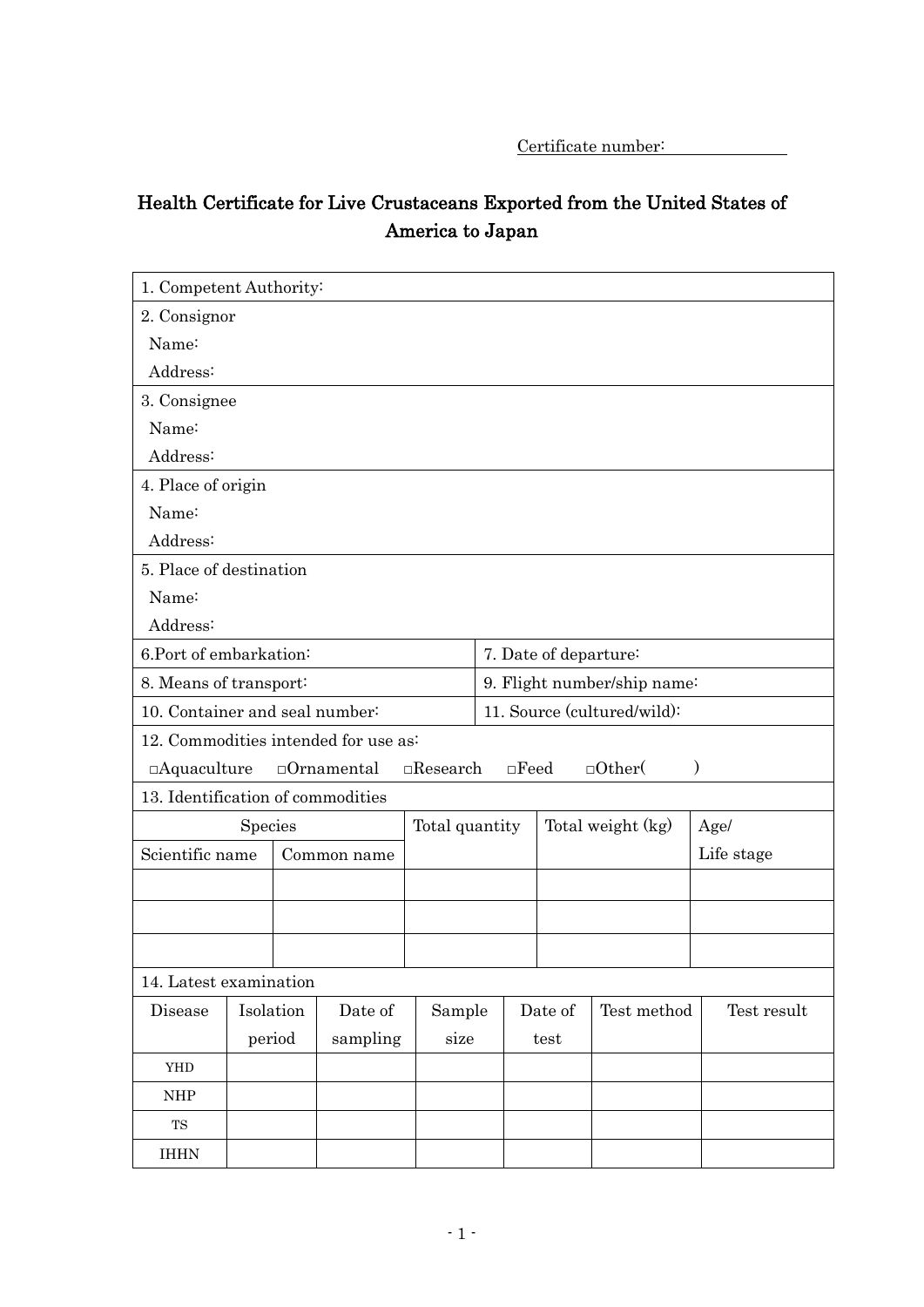| <b>AHPND</b> |  |  |  |
|--------------|--|--|--|
| <b>IMN</b>   |  |  |  |
| $\rm BP$     |  |  |  |
| $\rm CMD$    |  |  |  |
| GAV          |  |  |  |
| <b>MBV</b>   |  |  |  |

15. Zoosanitary information

I, the undersigned official inspector, hereby certify that the aquatic animals above satisfy the following requirements.

## General information

1. The Japanese authority consults with the competent authority in the exporting country in light of occurrences of the target diseases and regulatory framework for disease control in the exporting country, and notifies beforehand the competent authority in the exporting country of which status will be assigned to the country for each target disease, status 1.A, status 1.B or status 1.B'. Status 1.B' is applicable only to Non OIE listed diseases.

## 1.A) The country, zone, compartment or establishment is free of the target disease:

□Yellow head disease □Necrotising hepatopancreatitis □Taura syndrome □Infectious hypodermal and haematopoietic necrosis □Acute hepatopancreatic necrosis disease □Infectious myonecrosis  $\Box$ Tetrahedral baculovirosis (BP)  $\Box$ Covert mortality disease of shrimp □Gill-associated disease □Spherical baculovirosis(MBV)

a) The exported aquatic animal is confirmed to be from the country, zone, compartment or establishment that is confirmed to be free of the target disease under the surveillance by the competent authority in the exporting country based on the OIE code or, if relevant OIE code does not exist, by reference to the OIE code.

## AND

b) In the event of an outbreak of the target disease, it shall be notified to the competent authority in the exporting country.

AND

c) The target disease is designated as the target of the official surveillance program of the exporting country in accordance with the OIE code.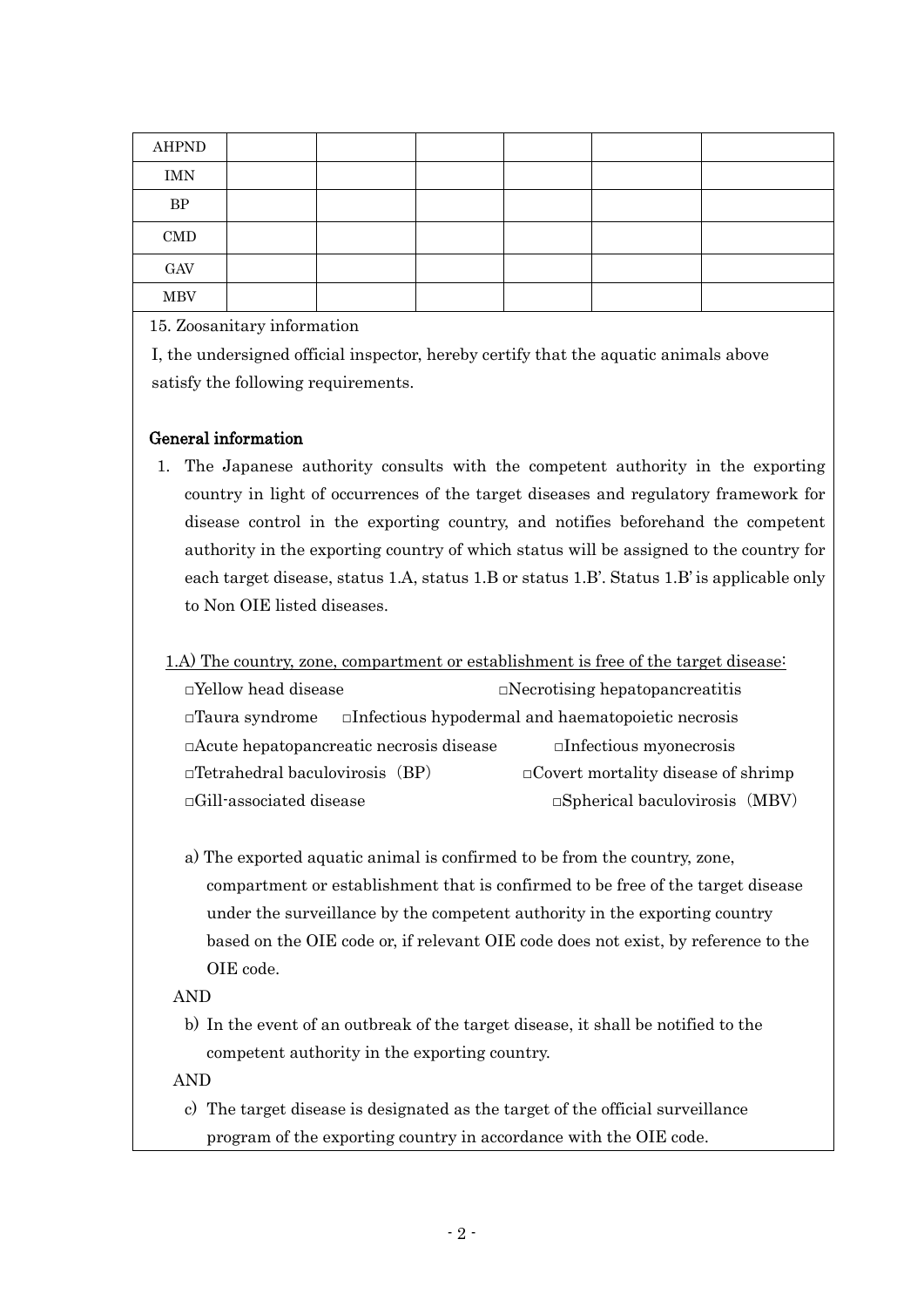- 1.B The country, zone, compartment or establishment is not free of the target disease: □Yellow head disease □Necrotising hepatopancreatitis □Taura syndrome □Infectious hypodermal and haematopoietic necrosis □Acute hepatopancreatic necrosis disease □Infectious myonecrosis  $\Box$ Tetrahedral baculovirosis (BP)  $\Box$  Covert mortality disease of shrimp □Gill-associated disease □Spherical baculovirosis(MBV)
	- a) No occurrence of the target disease has been reported in aquaculture facilities or fishing areas of the exported aquatic animal at least for one year before the export. Mass mortality of unknown cause has not occurred and the competent authority in the exporting country has not imposed any restriction with the intent of disease control.

AND

b) Before exports, the exported aquatic animals (if the exported aquatic animal is eggs or juvenile shrimp, including their broodstock) should be isolated from aquatic animals under different health situation at least for detention periods in the attachment at the isolation facility designated by the competent authority in the exporting country. No clinical signs of diseases should be observed during the isolation period.

During the isolation period, a sample of the exported aquatic animals should be taken based on the sampling criteria in accordance with the OIE code (prevalence: 2%, confidence: 95%) under the supervision of the competent authority in the exporting country. All tests must be thoroughly conducted in the following methods and all test results should be negative.

- 1.B' The country, zone, compartment or establishment is not free of the target disease:  $\Box$ Tetrahedral baculovirosis (BP)  $\Box$ Covert mortality disease of shrimp □Gill-associated disease □Spherical baculovirosis(MBV)
	- a) Mass mortality of unknown cause has not occurred at least for one year before the export and the competent authority in the exporting country has not imposed any restriction with the intent of disease control.

AND

b) Before exports, the exported aquatic animals (or, if the exported animal is eggs or juvenile shrimp, including their broodstock) should be isolated from aquatic animals under different health situation at least for detention periods indicated in the attachment at the isolation facility designated by the competent authority in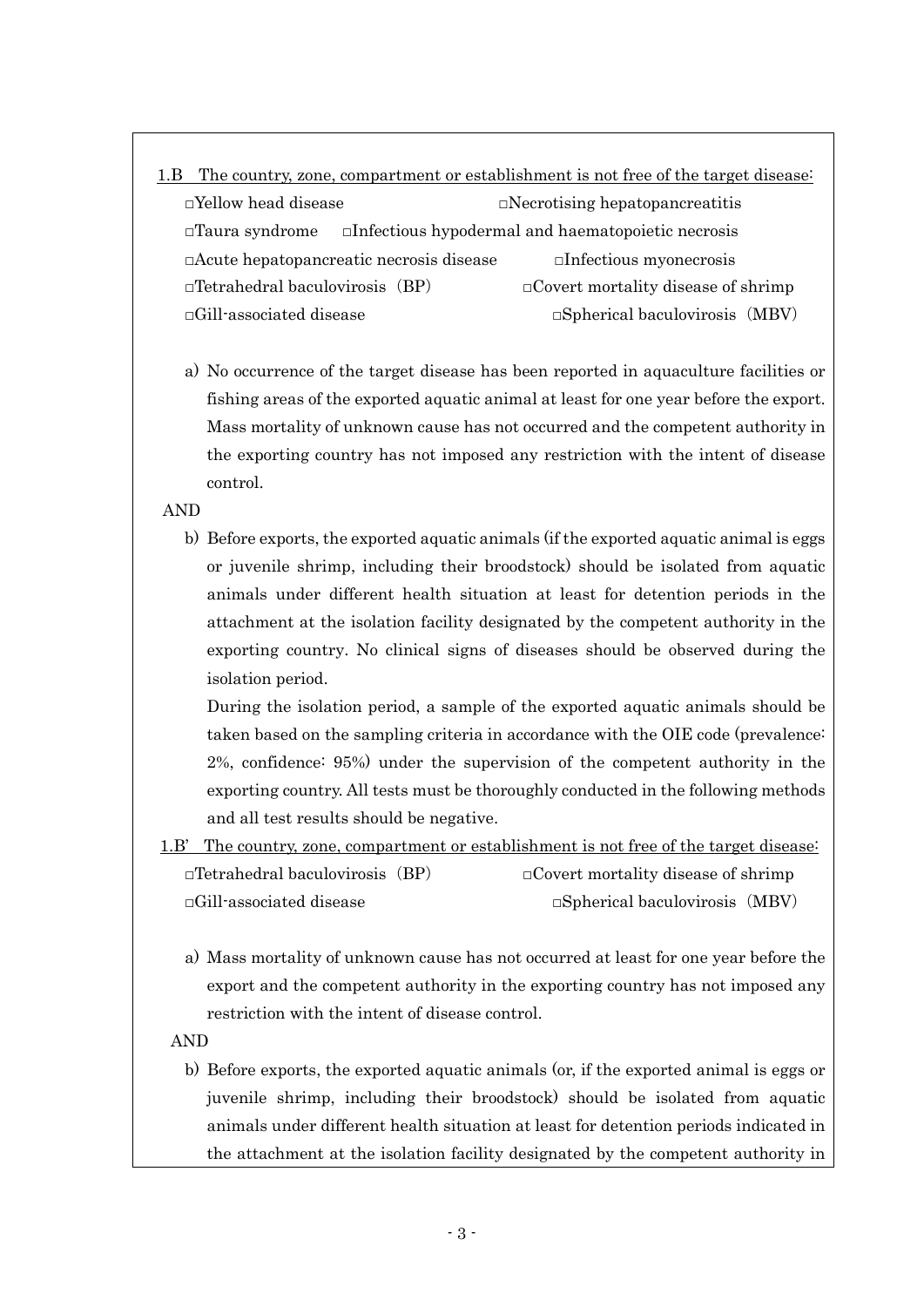the exporting country. No clinical signs of the target disease should be observed during the isolation period.

During the isolation period, a sample of the exported aquatic animals should be taken based on the sampling criteria in accordance with the OIE code (prevalence: 5%, confidence: 95%) under the supervision of the competent authority in the exporting country. All tests must be thoroughly conducted in the following methods and all test results should be negative.

|                            | Diseases              | Samples                         | Diagnostic      |
|----------------------------|-----------------------|---------------------------------|-----------------|
|                            |                       |                                 | methods         |
| $\mathbf{i}$               | Yellow head disease   | The gills, lymphoid organ or    | RT-PCR          |
|                            |                       | pleopod                         |                 |
| $\ddot{\rm n}$             | Necrotising           | DNA extracted from              | Real-time PCR   |
|                            | hepatopancreatitis    | hepatopancreas                  | or PCR          |
| iii                        | Taura syndrome        | RNA extracted from hemolymph    | RT-PCR          |
|                            |                       | or pleopod                      |                 |
| iv                         | Infectious            | DNA extracted from gills,       | <b>PCR</b>      |
|                            | hypodermal and        | cuticular epithelium,           |                 |
|                            | haematopoietic        | hemolymph or pleopod            |                 |
|                            | necrosis              |                                 |                 |
| $\overline{V}$             | Acute                 | DNA extracted from              | Nested-PCR or   |
|                            | hepatopancreatic      | hepatopancreas                  | Duplex PCR      |
|                            | necrosis disease      |                                 |                 |
| vi                         | Infectious            | RNA extracted from muscle or    | Nested-PCR or   |
|                            | myonecrosis           | lymphoid organ or pleopod       | Real-time<br>RT |
|                            |                       |                                 | PCR             |
| $\overline{\text{vii}}$    | Tetrahedral           | DNA extracted from              | PCR             |
|                            | baculovirosis (BP)    | hepatopancreas                  |                 |
| $\nu$ $\dddot{\mathbf{m}}$ | Covert mortality      | RNA extracted from              | Nested-PCR      |
|                            | disease of shrimp     | hepatopancreas and midgut       | or RT-PCR       |
|                            |                       | or pleopod                      |                 |
| ix                         | Spherical             | DNA extracted from              | PCR             |
|                            | Baculovirusis         | hepatopancreas and midgut       |                 |
|                            | (MBV)                 |                                 |                 |
| $\mathbf X$                | Gill-associated virus | RNA extracted from the gills or | RT-nested PCR   |
|                            | disease               | lymphoid organ                  |                 |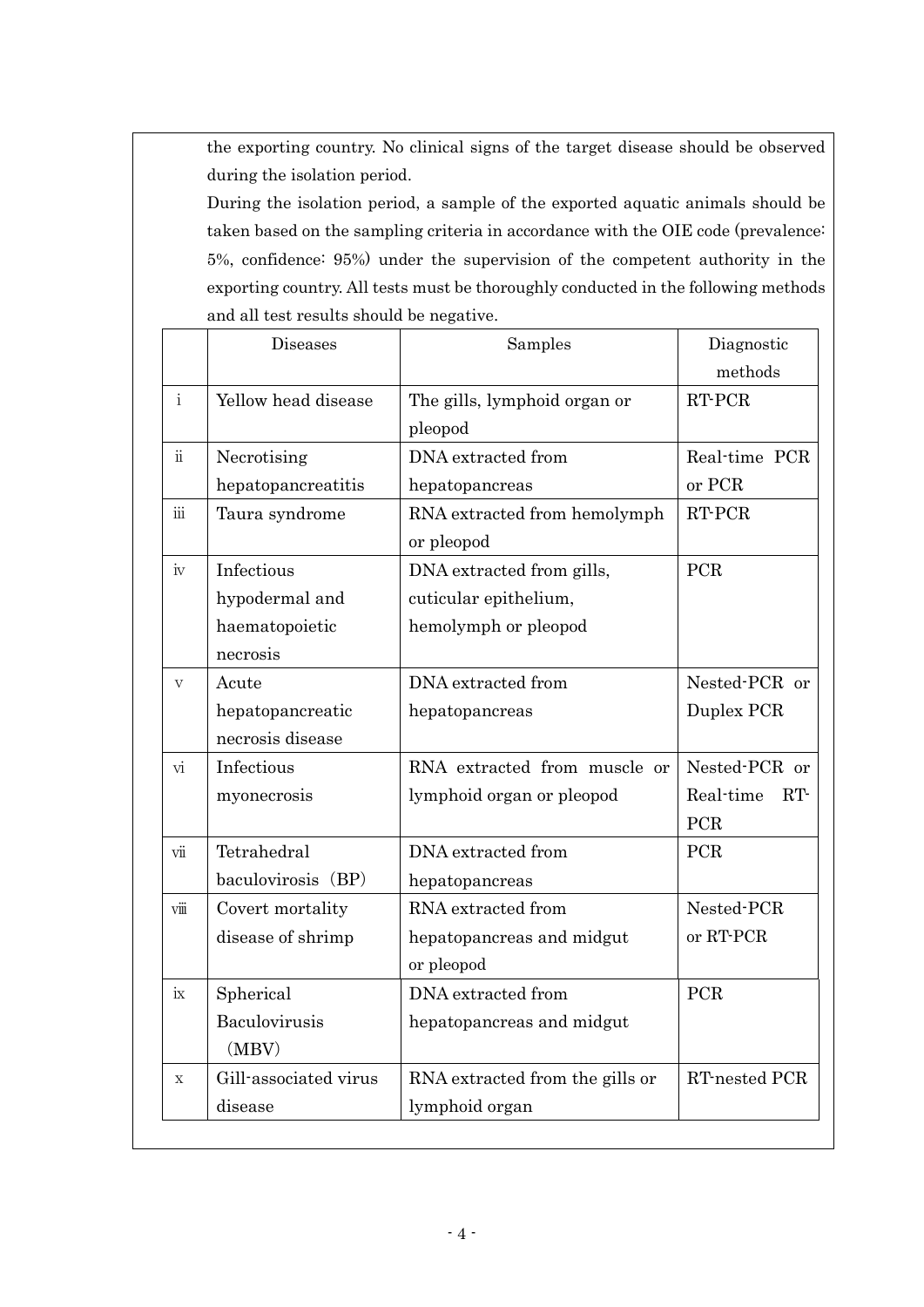- 2. The thorough inspections must be conducted by the competent authority or at the facility designated by the competent authority in the exporting country.
- 3. Aquaculture facilities of the exported aquaculture animals must be equipped with basic biosecurity control in accordance with the OIE code under the supervision of the competent authority in the exporting country.
- 4. The exported aquatic animal should be inspected within 10 days prior to the export and should not demonstrate any clinical signs of infectious diseases.
- 5. The exported aquatic animal should not be given any live vaccine for the target disease.

## Transport information

- 1. Materials such as containers and equipment used for transporting the exported aquatic animal should be new, or washed and disinfected properly.
- 2. Water used for transporting the animals should be free of the pathogen of the target disease or disinfected properly.

## USDA-Accredited Veterinarian

Date of Health Inspection:

Name and Address of Veterinarian:

Signature:

## Certifying Official

Date of Issue:

Name and address of Issuing Authority:

Position and Name of Certifying Official:

Signature: Stamp